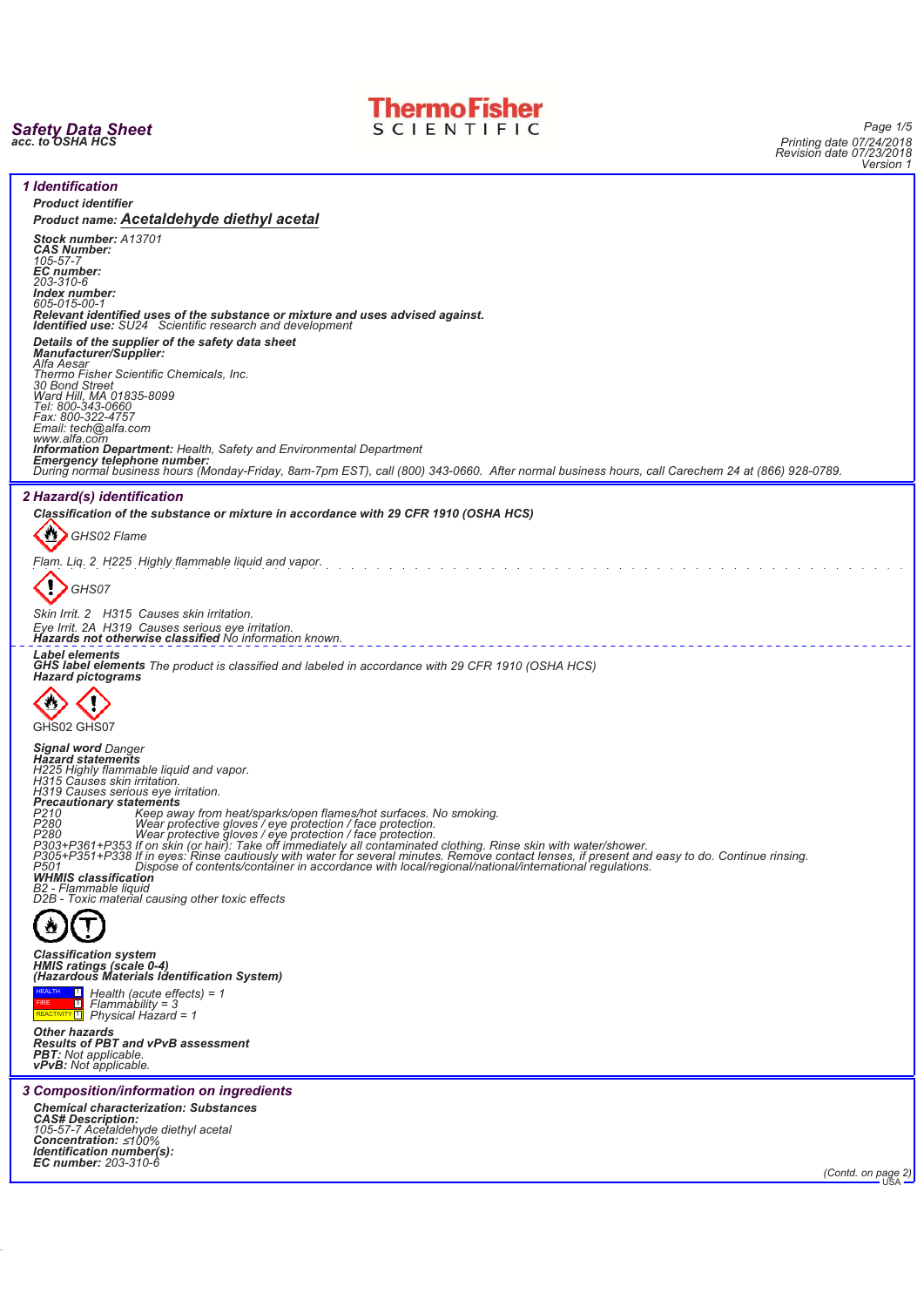*(Contd. of page 1)*

*Product name: Acetaldehyde diethyl acetal*

# *Index number: 605-015-00-1*

*4 First-aid measures*

# *Description of first aid measures*

After inhalation<br>Supply fresh air. If required, provide artificial respiration. Keep patient warm.<br>Seek immediate medical advice.<br>After skin contact<br>Immediately wash with water and soap and rinse thoroughly.<br>Seek immediate

*After eye contact Rinse opened eye for several minutes under running water. Then consult a doctor. After swallowing Seek medical treatment. Information for doctor*

*Most important symptoms and effects, both acute and delayed*

*Causes skin irritation. Causes serious eye irritation. Indication of any immediate medical attention and special treatment needed No further relevant information available.*

# *5 Fire-fighting measures*

**Extinguishing media**<br>**Suitable extinguishing agents** Carbon dioxide, extinguishing powder or water spray. Fight larger fires with water spray or alcohol resistant foam.<br>Special hazards arising from the substance or mixtur

*Advice for firefighters Protective equipment: Wear self-contained respirator. Wear fully protective impervious suit.*

#### *6 Accidental release measures*

**Personal precautions, protective equipment and emergency procedures**<br>Wear protective equipment. Keep unprotected persons away.<br>Ensure adequate ventilation<br>Keep away from ignition sources<br>**Environmental precautions:** Do no *Keep away from ignition sources. Absorb with liquid-binding material (sand, diatomite, acid binders, universal binders, sawdust).* Ensure adequate ventilation.<br>**Prevention of secondary hazards:** Keep away from ignition sources.<br>**Reference to other sections**<br>See Section 7 for information on safe handling<br>See Section 8 for information on personal protec *PAC-1: Substance is not listed. PAC-2: Substance is not listed. PAC-3: Substance is not listed.*

# *7 Handling and storage*

*Handling Precautions for safe handling Keep container tightly sealed. Ensure good ventilation at the workplace. Information about protection against explosions and fires: Protect against electrostatic charges. Fumes can combine with air to form an explosive mixture. Keep ignition sources away. Conditions for safe storage, including any incompatibilities Storage Requirements to be met by storerooms and receptacles: Refrigerate Information about storage in one common storage facility: Protect from heat. Store away from oxidizing agents. Further information about storage conditions: Keep container tightly sealed. Refrigerate*

*Specific end use(s) No further relevant information available.*

### *8 Exposure controls/personal protection*

*Additional information about design of technical systems: Properly operating chemical fume hood designed for hazardous chemicals and having an average face velocity of at least 100 feet per minute.*

### *Control parameters*

**Components with limit values that require monitoring at the workplace:**<br>The product does not contain any relevant quantities of materials with critical values that have to be monitored at the workplace.<br>**Additional inform** 

Exposure controls<br>**Personal protective equipment**<br>**General protective and hygienic measures**<br>The usual precautionary measures for handling chemicals should be followed.<br>Keep away from foodstuffs, beverages and feed.<br>Remove

Avoid contact with the eyes and skin.<br>Maintain an ergonomically appropriate working environment.<br>**Breathing equipment:** Use suitable respirator when high concentrations are present.<br>Preath**ing equipment:** Use suitable resp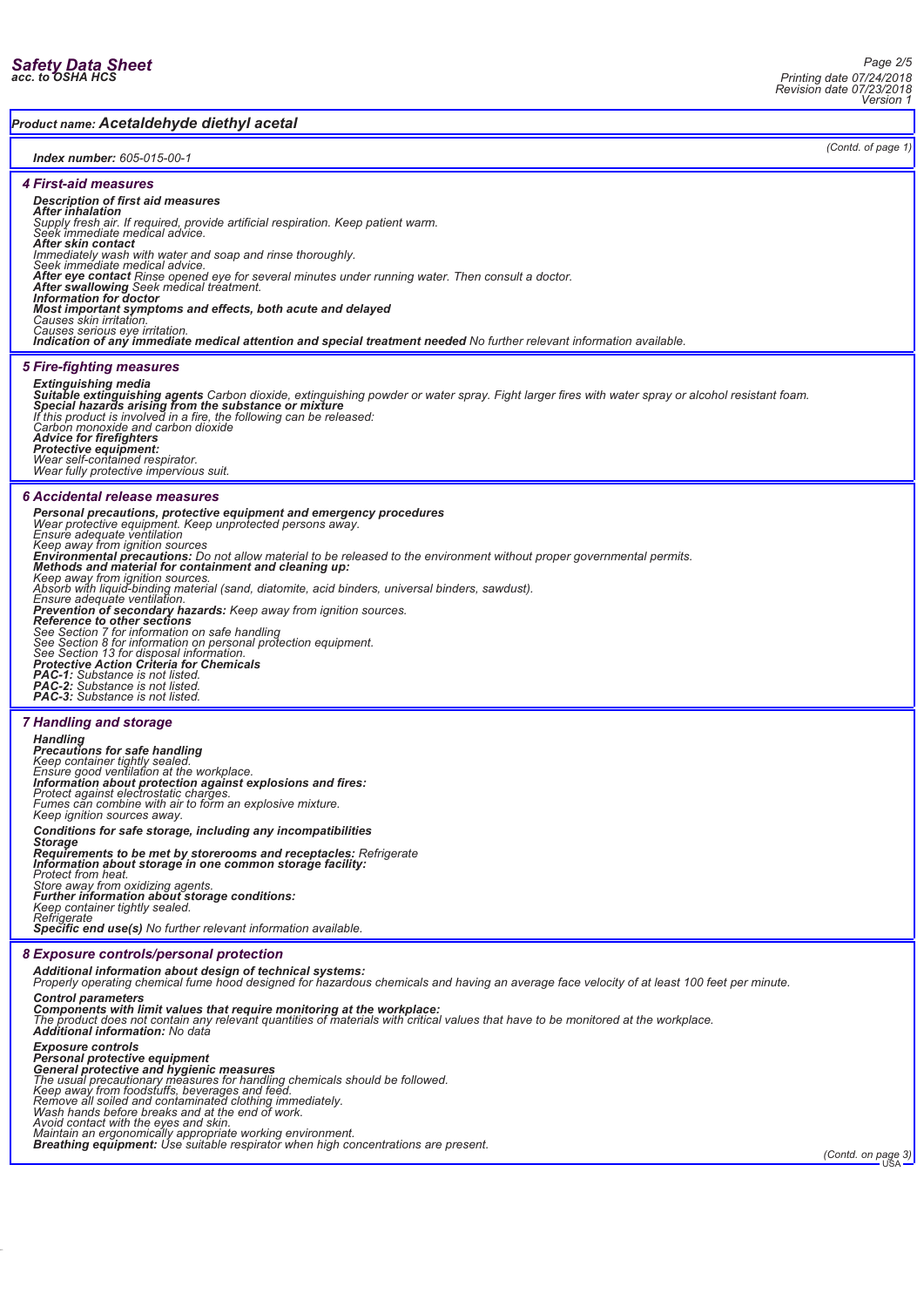## *Product name: Acetaldehyde diethyl acetal*

*(Contd. of page 2)*

Recommended filter device for short term use:<br>Use a respirator with multi-purpose combination (US) or type ABEK (EN 14387) as a backup to engineering controls. Risk assessment should be performed to<br>determine if air-purify

Impervious gloves<br>Check protective gloves prior to each use for their proper condition.<br>The selection of suitable gloves not only depends on the material, but also on quality. Quality will vary from manufacturer to manufac

#### *9 Physical and chemical properties*

| <i><b>31 mysical and chemical properties</b></i>                                                                                                                                                                                                                                                                                                                                                                             |                                                                                                                                                                                                                                                                                                                                                     |
|------------------------------------------------------------------------------------------------------------------------------------------------------------------------------------------------------------------------------------------------------------------------------------------------------------------------------------------------------------------------------------------------------------------------------|-----------------------------------------------------------------------------------------------------------------------------------------------------------------------------------------------------------------------------------------------------------------------------------------------------------------------------------------------------|
| Information on basic physical and chemical properties<br><b>General Information</b><br>Appearance:<br>Form:<br>Odor:<br><b>Odor threshold:</b>                                                                                                                                                                                                                                                                               | Liguid<br>Pleasant<br>Not determined.                                                                                                                                                                                                                                                                                                               |
| pH-value:                                                                                                                                                                                                                                                                                                                                                                                                                    | Not determined.                                                                                                                                                                                                                                                                                                                                     |
| <b>Change in condition</b><br><b>Melting point/Melting range:</b><br><b>Boiling point/Boiling range:</b><br>Sublimation temperature / start:                                                                                                                                                                                                                                                                                 | -100 °C (-148 °F)<br>101-102 °C (214-216 °F)<br>Not determined                                                                                                                                                                                                                                                                                      |
| <b>Flash point:</b><br><b>Flammability (solid, gaseous)</b><br>Ignition temperature:<br>Decomposition temperature:<br>Auto igniting:                                                                                                                                                                                                                                                                                         | $-21$ °C (-6 °F)<br>Not determined.<br>230 °C (446 °F)<br>Not determined<br>Not determined.                                                                                                                                                                                                                                                         |
| Danger of explosion:<br><b>Explosion limits:</b><br>Lower:<br>Upper:<br>Vapor pressure at 20 °C (68 °F):<br>Density at 20 $°C$ (68 $°F$ ):<br><b>Relative density</b><br>Vapor density<br><b>Evaporation rate</b><br>Solubility in / Miscibility with<br>Water at 20 $°C$ (68 $°F$ ):<br>Partition coefficient (n-octanol/water): Not determined.<br><b>Viscosity:</b><br>dynamic:<br>kinematic:<br><b>Other information</b> | Product is not explosive. However, formation of explosive air/vapor mixtures is possible.<br>$1.6$ Vol $%$<br>10.4 Vol %<br>20 hPa (15 mm Hq)<br>$0.831$ g/cm <sup>3</sup> (6.935 lbs/gal)<br>Not determined.<br>Not determined.<br>Not determined.<br>$46$ g/l<br>Not determined.<br>Not determined.<br>No further relevant information available. |
|                                                                                                                                                                                                                                                                                                                                                                                                                              |                                                                                                                                                                                                                                                                                                                                                     |
|                                                                                                                                                                                                                                                                                                                                                                                                                              |                                                                                                                                                                                                                                                                                                                                                     |

*10 Stability and reactivity*

Reactivity No information known.<br>Chemical stability Stable under recommended storage conditions.<br>Thermal decomposition / conditions to be avoided: Decomposition will not occur if used and stored according to specifications

*Heat Hazardous decomposition products: Carbon monoxide and carbon dioxide*

# *11 Toxicological information*

| 11 TOXICOIOGICAI INTORMATION                                                                                                                                                                                                                                                                                                                                                                                                                                                                                                                                                                                                       |  |
|------------------------------------------------------------------------------------------------------------------------------------------------------------------------------------------------------------------------------------------------------------------------------------------------------------------------------------------------------------------------------------------------------------------------------------------------------------------------------------------------------------------------------------------------------------------------------------------------------------------------------------|--|
| Information on toxicological effects<br><b>Acute toxicity:</b> The Registry of Toxic Effects of Chemical Substances (RTECS) contains acute toxicity data for this substance.<br>LD/LC50 values that are relevant for classification: No data<br><b>Skin irritation or corrosion:</b> Causes skin irritation.<br>Eye irritation or corrosion: Causes serious eye irritation.<br><b>Sensitization:</b> No sensitizing effects known.<br><b>Germ cell mutagenicity:</b> No effects known.<br>Carcinogenicity: No classification data on carcinogenic properties of this material is available from the EPA, IARC, NTP, OSHA or ACGIH. |  |
| Reproductive toxicity: No effects known.                                                                                                                                                                                                                                                                                                                                                                                                                                                                                                                                                                                           |  |
| Specific target organ system toxicity - repeated exposure: No effects known.                                                                                                                                                                                                                                                                                                                                                                                                                                                                                                                                                       |  |
| Specific target organ system toxicity - single exposure: No effects known.                                                                                                                                                                                                                                                                                                                                                                                                                                                                                                                                                         |  |
| Aspiration hazard: No effects known.<br><b>Subacute to chronic toxicity:</b> No effects known.<br>Additional toxicological information: To the best of our knowledge the acute and chronic toxicity of this substance is not fully known.                                                                                                                                                                                                                                                                                                                                                                                          |  |
| <b>12 Ecological information</b>                                                                                                                                                                                                                                                                                                                                                                                                                                                                                                                                                                                                   |  |
| Toxicity<br>Aquatic toxicity: No further relevant information available.<br>Persistence and degradability No further relevant information available.<br>Bioaccumulative potential No further relevant information available.<br>Mobility in soil No further relevant information available.<br>Additional ecological information:<br>General notes:<br>Do not allow material to be released to the environment without proper governmental permits.<br>De not ellew undiluted product or large quantities to resolucing water, water equral as equipments                                                                          |  |

*Do not allow undiluted product or large quantities to reach ground water, water course or sewage system. Avoid transfer into the environment.*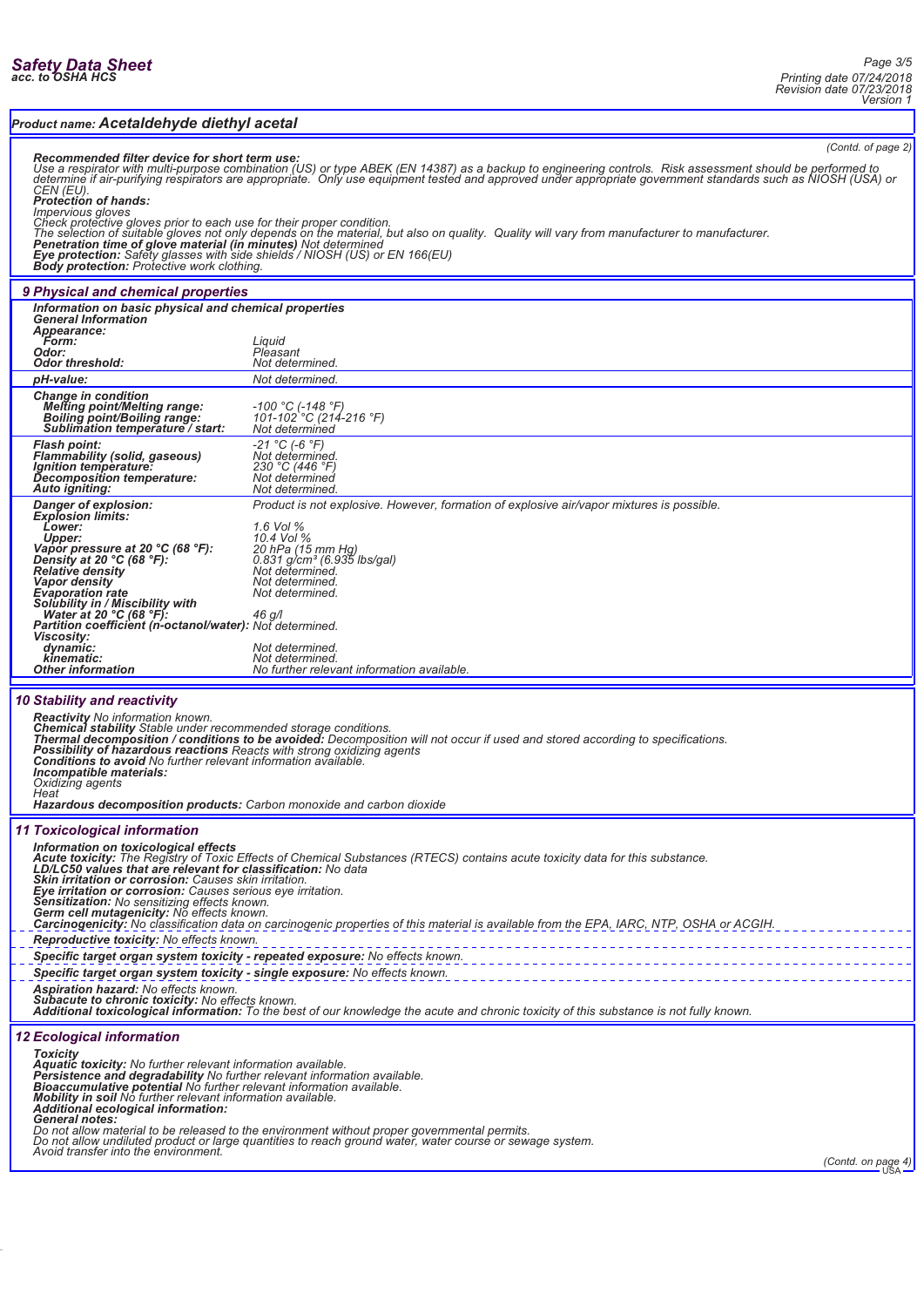| Product name: Acetaldehyde diethyl acetal                                                                                                                                                                                                                                   |                                                                                                                             |                    |
|-----------------------------------------------------------------------------------------------------------------------------------------------------------------------------------------------------------------------------------------------------------------------------|-----------------------------------------------------------------------------------------------------------------------------|--------------------|
| <b>Results of PBT and vPvB assessment</b><br><b>PBT:</b> Not applicable.<br>vPvB: Not applicable.<br>Other adverse effects No further relevant information available.                                                                                                       |                                                                                                                             | (Contd. of page 3) |
| <b>13 Disposal considerations</b><br><b>Waste treatment methods</b><br>Recommendation Consult state, local or national regulations to ensure proper disposal.<br>Uncleaned packagings:<br>Recommendation: Disposal must be made according to official regulations.          |                                                                                                                             |                    |
| <b>14 Transport information</b>                                                                                                                                                                                                                                             |                                                                                                                             |                    |
| <b>UN-Number</b><br>DOT, IMDG, IATA                                                                                                                                                                                                                                         | <b>UN1088</b>                                                                                                               |                    |
| UN proper shipping name<br>DOT<br>ADR<br><b>IMDG, IATA</b>                                                                                                                                                                                                                  | Acetal<br>1088 Acetal<br><b>ACETAL</b>                                                                                      |                    |
| <b>Transport hazard class(es)</b><br><b>DOT</b>                                                                                                                                                                                                                             |                                                                                                                             |                    |
| <b>Class</b><br>Label<br>ADR                                                                                                                                                                                                                                                | 3 Flammable liquids                                                                                                         |                    |
| Class<br>Label<br><b>IMDG, IATA</b>                                                                                                                                                                                                                                         | 3 (F1) Flammable liquids<br>3                                                                                               |                    |
| Class<br>Label                                                                                                                                                                                                                                                              | 3 Flammable liquids                                                                                                         |                    |
| Packing group<br>DOT, ADR, IMDG, IATA                                                                                                                                                                                                                                       | 11                                                                                                                          |                    |
| <b>Environmental hazards:</b><br><b>Marine pollutant (IMDG):</b>                                                                                                                                                                                                            | No                                                                                                                          |                    |
| <b>Special precautions for user</b><br><b>EMS Number:</b><br><b>Stowage Category</b>                                                                                                                                                                                        | Warning: Flammable liquids<br>F-E,S-D<br>F                                                                                  |                    |
| Transport in bulk according to Annex II of MARPOL73/78 and the IBC Code Not applicable.                                                                                                                                                                                     |                                                                                                                             |                    |
| Transport/Additional information:<br><b>DOT</b><br><b>Quantity limitations</b>                                                                                                                                                                                              | On passenger aircraft/rail: 5 L<br>On cargo aircraft only: 60 L                                                             |                    |
| <b>Marine Pollutant (DOT):</b><br><b>IMDG</b><br>Limited quantities (LQ)<br><b>Excepted quantities (EQ)</b>                                                                                                                                                                 | No<br>1L<br>Code: E2<br>Maximum net quantity per inner packaging: 30 ml<br>Maximum net quantity per outer packaging: 500 ml |                    |
| <b>UN "Model Regulation":</b>                                                                                                                                                                                                                                               | UN 1088 ACETAL, 3, II                                                                                                       |                    |
| <b>15 Regulatory information</b><br>Safety, health and environmental regulations/legislation specific for the substance or mixture<br><b>GHS label elements</b> The product is classified and labeled in accordance with 29 CFR 1910 (OSHA HCS)<br><b>Hazard pictograms</b> |                                                                                                                             |                    |

GHS02 GHS07

*Signal word Danger Hazard statements H225 Highly flammable liquid and vapor. H315 Causes skin irritation. H319 Causes serious eye irritation. Precautionary statements P210 Keep away from heat/sparks/open flames/hot surfaces. No smoking. P280 Wear protective gloves / eye protection / face protection.*

P303+P361+P353 If on skin (or hair): Take off immediately all contaminated clothing. Rinse skin with water/shower.<br>P305+P351+P338 If in eyes: Rinse cautiously with water for several minutes. Remove contact lenses, if prese